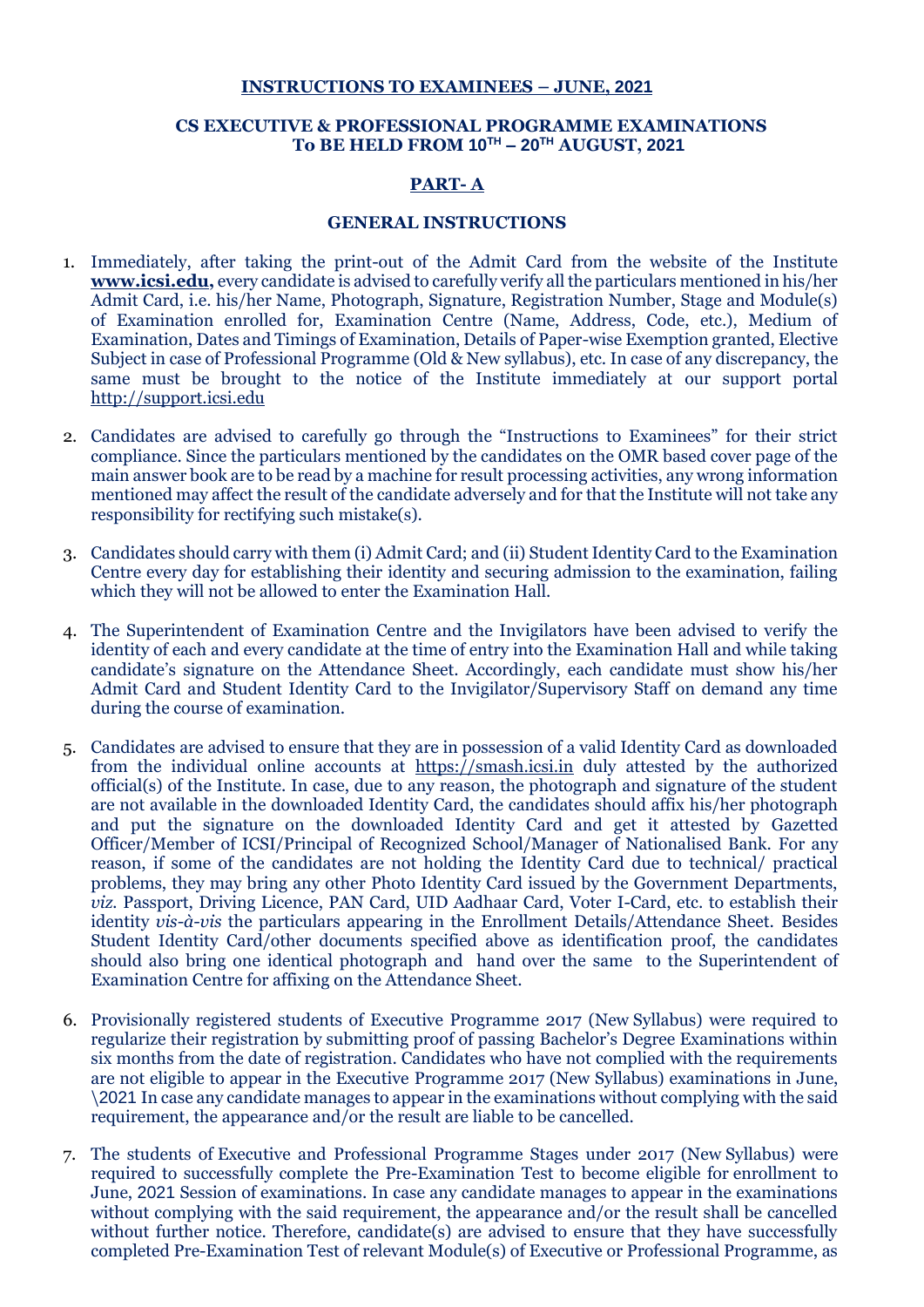the case may be, to avoid complications at the time of appearing in the examination and declaration of results.

- 8. Candidates are advised to visit the venue of the examination centre beforehand to know about the exact location so as to avoid any inconvenience on the day of the examination.
- 9. Candidates will be allowed to enter into the Examination Hall **60 minutes** before the time specified for the commencement of examination in a systematic manner (one candidate at a time) and occupy their allotted seats in Examination Hall after due screening and procedure.
- 10. The candidates should leave for the examination centre well before the stipulated time keeping in view the weather, traffic conditions, etc. No candidate shall be allowed to enter the Examination Hall **after the expiry of half-an-hour of the commencement of examination** and no candidate shall be permitted to leave the Examination Hall until the **expiry of one hour** after the commencement of examination.
- 11. The seating arrangements of the candidates shall be displayed on the notice board at the entrance of the examination centre. Candidates will find their roll numbers written against the seats allotted to them at the examination hall/room. They should occupy their allotted seats only.
- 12. In case before the examination or during the currency of examination, any situation arises, due to which special seating arrangement is required to be made on medical grounds, such candidate may submit his/her application to Joint Secretary, Directorate of Examinations along with copies of supporting documents for consideration. **No facility including special seating arrangement shall be granted by the examination centre without permission from the Institute.**
- 13. **Candidates are not required to appear in the paper(s) in which they have been granted paper-wise exemption as shown in the Admit Card as well as the Attendance Sheet. The exemption(s) as appearing in the Admit Card should match with the exemption(s) as shown in the Attendance Sheet.** In case of any discrepancy with regard to paper-wise exemption(s) shown in the Admit Card and/or any mismatch with the exemption(s) as appearing in the Attendance Sheet, it should immediately be brought to the notice of the Superintendent of Examination Centre and the Directorate of Student Services of the Institute in writing through our support portal [http://support.icsi.edu](http://support.icsi.edu/) for necessary clarification and confirmation. **However, exemption in any paper(s) of examination should not be assumed unless confirmed in writing by the Institute.**
- 14. **The paper-wise exemption in any paper(s) of the examination, once sought by the candidate and granted by the Institute remains valid and is printed in his/her Admit Card (Roll No.) and taken on record for computation of his/her results unless it is cancelled by the student by submitting a formal request to the Institute at the online portal [https://smash.icsi.in](https://smash.icsi.in/) after logging into the individual accounts of the students. Exemption once cancelled on student's request shall not be revived subsequently under any circumstances. Candidates fulfilling the eligibility conditions under 60% marks criteria have been granted exemption(s) in the respective papers and such exemption(s) has/have been shown in the Admit Card as well as the Attendance Sheet. The status of available exemptions is also available in the individual accounts of the students at: [https://smash.icsi.in.](https://smash.icsi.in/) Further, if such candidates appear in any paper disregarding the exemption granted as shown in the Admit Card, the exemption will be cancelled by the Institute without notice and shall not be revived under any circumstances.**
- 15. **It is reiterated that the paper-wise exemptions granted to the students are cancelled on submission of a formal request to the Institute at the online portal [https://smash.icsi.in](https://smash.icsi.in/) or in the event of reappearance in the respective papers by the students despite an endorsement reflecting the exemption granted in the Admit Card.**
- 16. **It may be noted that in some cases, the exemptions granted in accordance with the various provisions contained under the Regulations are inter-related with other exemptions granted and cancellation (or appearance) in any one of the papers may result in cancellation of exemptions in all the inter-related papers. For example, if a**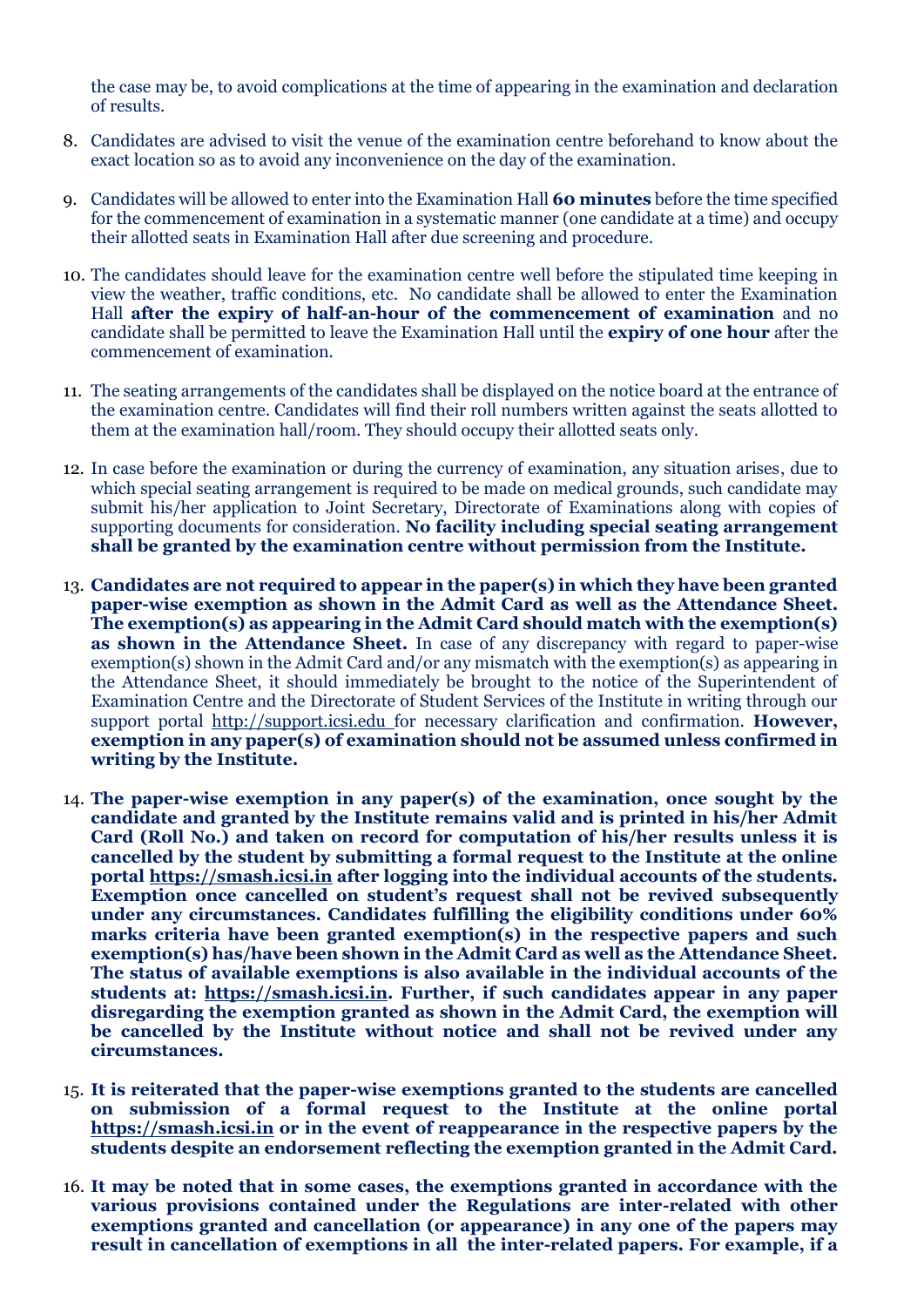**candidate has been granted paper-wise exemptions in three papers on the basis of scoring 64, 59, 57 & 10 marks respectively in the four papers contained under Module-I of Executive Programme in previous session and in case he/she appears or cancels the exemption in any one out of the three exempted papers having scored 60% marks in aggregate, all the three exemptions shall be cancelled since the exemption criteria in this case is applicable only if all the three papers are taken together. Such guidelines are equally applicable for the students of Professional Programme also. Candidates are, therefore, advised to be extremely careful while seeking cancellation or while appearing in the exempted papers, as the final result will be computed considering the actual marks scored on reappearance and/or the deemed absence in the papers as the case may be. In other words, candidates appearing in the exempted papers despite an endorsement to the effect in the Admit Card shall be doing so at their own risk and responsibility and the Institute may not be held responsible for any eventuality which may arise at a later date. In case of any doubt regarding the applicability of rules regarding the exemptions, students should invariably seek prior clarifications from the Institute by writing through our support portal [http://support.icsi.edu](http://support.icsi.edu/) before deciding on their own to appear in the examination of exempted subjects or seeking cancellation of exemptions granted.**

- 17. Candidates who have switched over from Professional Programme 2007 Syllabus to Professional Programme 2012 Syllabus, have been granted additional paper-wise exemptions in Information Technology and Systems Audit Paper and/or Elective Subject(s) as the case may be, according to eligibility conditions defined under the modified switchover scheme. Wherever particular module(s) have been exempted on the basis of granting exemptions as per the modified switchover scheme, the combination of Module(s) in respect of candidates concerned have been suitably modified and the candidates are advised to immediately point out discrepancies, if any.
- 18. If any candidate appears at a centre other than the centre indicated in his/her Admit Card, the answer book(s) of such a candidate is liable to be cancelled.
- 19. The medium of writing the examination for Executive Programme and Professional Programme (Old/New Syllabus) is English or Hindi as per the option exercised by the candidate and as indicated in the Admit Card. Candidates, who write some of the papers/answers in Hindi medium and some in English medium other than the opted one, will be treated as cancelled. In case of any doubt or discrepancy in Hindi language in the question paper, the English version of the questions shall prevail. Candidates should write the answer to the questions in the medium, i.e., English or Hindi as opted by them while enrolling for the examination.
- 20. All Question Papers will be provided in English language except the following three papers of the Executive Programme (Old Syllabus) and two papers of Executive Programme (New Syllabus) of Module -II, which will be provided in English with Hindi translation to those candidates who have opted Hindi Medium for writing their respective examinations and such Hindi Medium candidates must darken the circle against the column 'Medium of Writing – HINDI' on the cover page of their main Answer Book No.1:

| <b>Executive Programme-Module II</b><br>(Old Syllabus)            | <b>Executive Programme-Module II</b><br>(New Syllabus) |  |  |  |  |  |
|-------------------------------------------------------------------|--------------------------------------------------------|--|--|--|--|--|
| 1. Company Accounts and Auditing Practices                        | 1. Securities Laws and Capital Markets                 |  |  |  |  |  |
| 2. Capital Markets and Securities Laws                            | 2. Economic, Business and Commercial laws              |  |  |  |  |  |
| 3. Industrial, Labour and General Laws<br>(OMR Based Examination) |                                                        |  |  |  |  |  |

Such candidates should ensure that they received the question paper printed in Hindi language along with English version. In case the question paper of above subject(s) in Hindi medium as opted by him/her is not received, the matter should be immediately brought to the notice of invigilator/centre superintendent for immediate action. No representations shall be entertained subsequently in this regard.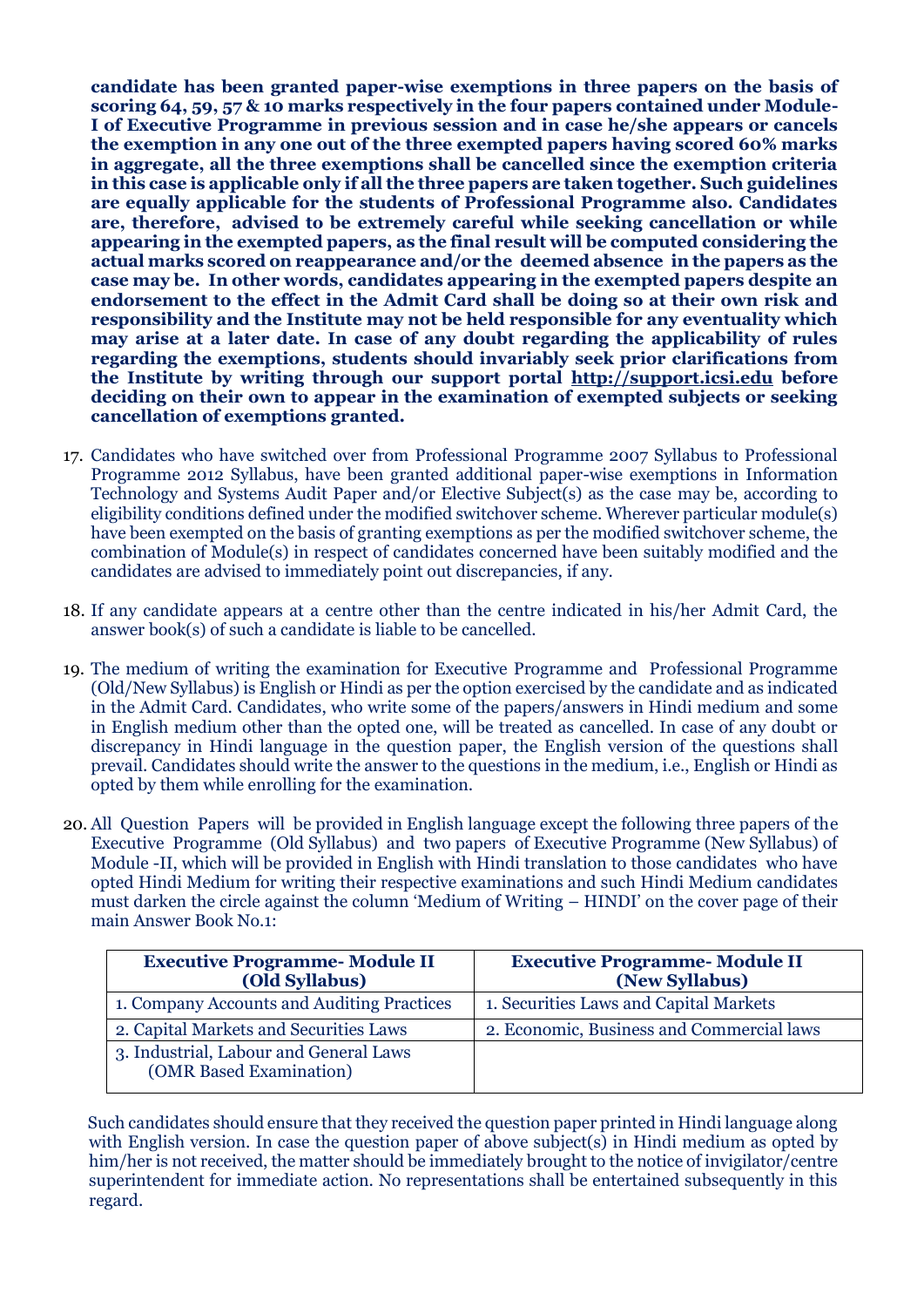- 21. No candidate shall bring or carry with him/her any Book, Study Material, Handwritten or Printed Notes, Pieces of Paper (chits), Mobile Phone, Scientific or Programmable Calculator, Blue Tooth, Laptop, Palmtop, Smart Watch, Health Band or any other electronic device or gadget in the Examination Hall. The candidates are warned to remain prepared that in the event of suspicious behaviour of any examinee in the Examination Hall/Room/Premises, he/she would be searched/ frisked to demonstrate that he/she does not possess any prohibited/objectionable item(s) with him/her.
- 22. Personal belongings including mobile phones are not allowed inside the examination room. **Candidates are advised not to bring valuable personal belongings to the examination venue and the Institute or examination centre shall not be responsible for arranging safe keeping of the item(s) brought to the examination centre or in case they are lost, damaged or stolen. No correspondence shall be entertained by the Institute in this regard.**
- 23. Candidates should refrain themselves from spreading rumours and hosting any kind of material including examination on social media websites like, WhatsApp, Instagram, Facebook, YouTube, Twitter, etc. Any suspicious activity observed/rumours being spread, should immediately be brought to the notice of Joint Secretary (Examinations)/Centre Superintendent of nearby examination centre.
- 24. Candidates are required to write answers to Questions in their own handwriting with blue colour ink pen/ball-point pen. **Writing answers with red or green ink or any other colour ink is prohibited**. Accordingly, candidates are advised to bring their own pen for their use. Borrowing/lending/exchanging of any item with other candidate(s) during the examination in the Examination Hall/Room is prohibited.
- 25. Candidates are allowed to use their own battery operated noiseless and cordless ordinary calculator with not more than 6 functions, 12 digits and 2 memories. Use of programmable, scientific or printing model of calculators or calculators not conforming to above specifications shall not be permitted. Borrowing or exchanging of calculators or any other item/material shall not be permitted in the Examination Hall.
- 26. Irrespective of the use of calculator in the examination, candidates are advised to invariably show all important steps and working notes relating to solutions of practical problems along with their answers and rough work done marked as "ROUGH WORK TO QUESTION No. …….." and scored off by drawing two parallel lines across such rough work.
- 27. On receipt of Question Paper, first of all, every candidate must write his/her Roll Number on the top of Question Paper at the specified space provided on the front page. Further, every candidate is required to satisfy himself/herself that he/she has received correct and complete Question Paper and also verify it with reference to the Question Paper Code, Examination Time-Table as given in the Admit card, and see that the total number of questions and printed pages as mentioned on the front page of the Question Paper are in order/complete in all respects.
- 28. In case any candidate has received a wrong question paper, i.e., question paper of a different subject/stage of the examination, he/she should immediately bring it to the notice of the invigilator/Centre Superintendent and get it replaced with the correct question paper. No extra time for writing such examination and also no representation in this regard shall be entertained subsequently.
- 29. Candidates are warned not to write anything on the Question Paper (except their Roll Number and tick mark  $[\checkmark]$  for the questions attempted), Admit Card, Student Identity Card, etc. and not to take away anything(s)/paper(s) from the Examination Room/Hall other than copy of their own Question Paper, Admit Card, Student Identity Card, Scale, Pen, Calculator, hand sanitizer, water bottle etc. Writing of hints, bullet points, short answers, etc., on Question Paper is strictly prohibited.
- 30. Candidates should write their Roll Number in words and figures inside the boxes and darken the corresponding OMR circles provided on the cover page of the main answer book in **blue or black ball point pen only** and nowhere else in the answer book including additional answer book(s).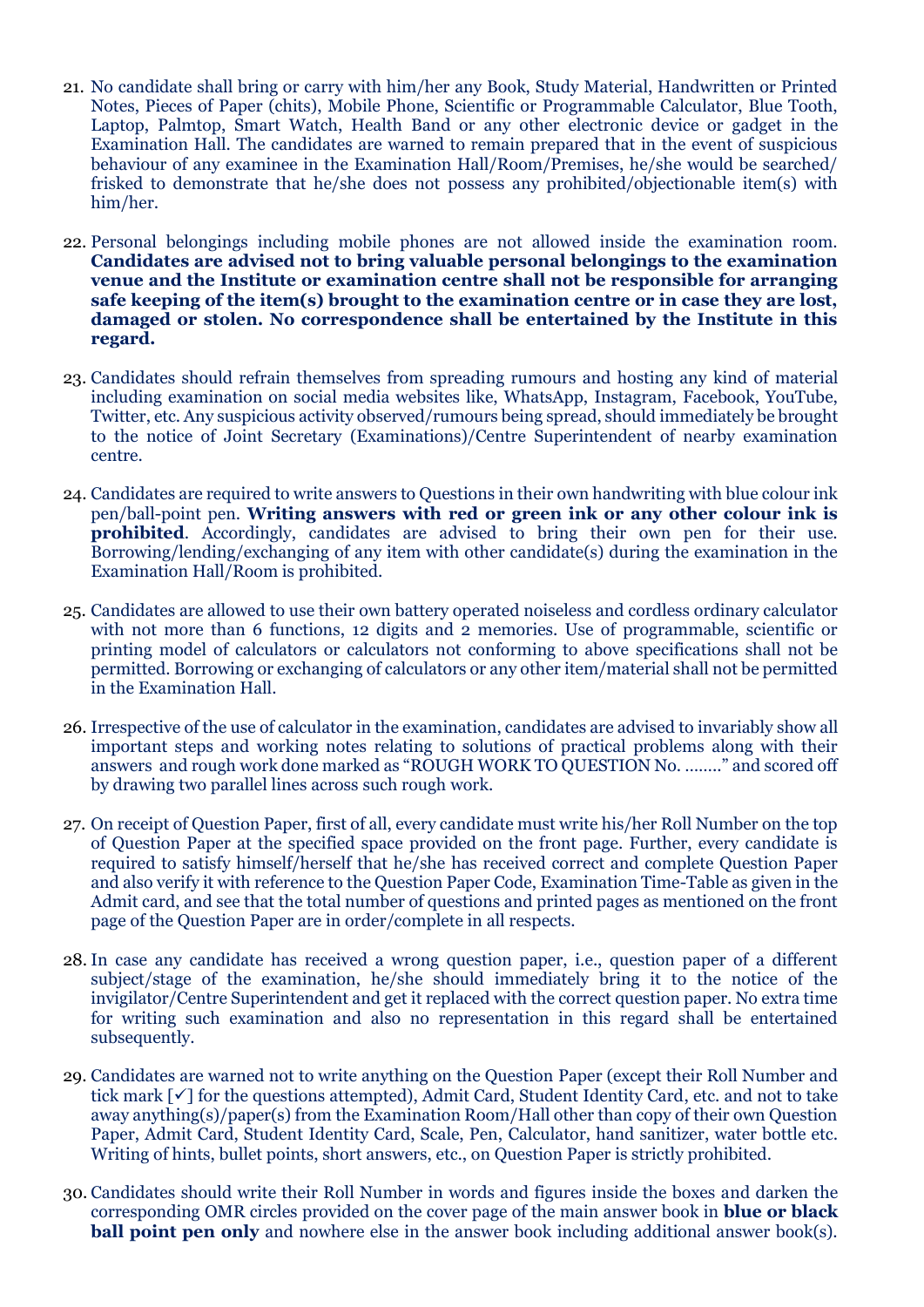Any violation of this instruction will tantamount to adoption of unfair means and will attract punishment which may include debarring from appearing in the examination.

- 31. The Attendance Sheets contain the perforated 'Roll Number Barcode Stickers' for each day's paper for each candidate against his/her name. Before signing the Attendance Sheet on each day of examination, the candidate should remove the perforated 'Roll Number Barcode Sticker' of that particular paper from the Attendance Sheet and affix the same at the appropriate space in the box provided on the cover page of the main Answer Book. Since OMR machine will read the Roll Number, candidates should check and ensure that the Roll Number written in words, figures and circles darkened are correct. In case this information is filled wrongly, Institute will not take any responsibility for rectifying the mistake.
- 32. While affixing the 'Roll Number Barcode Sticker' on the space provided on the cover page of main Answer Book, it must be ensured by each candidate that the Roll Number Barcode Sticker belongs to him/her and it is related to that particular day's paper only. It must also be ensured that candidates sign the Attendance Sheet only after removal of the Roll Number Barcode Sticker and affixing it on the cover page of the Answer Book as specified. This is to ensure that the candidate's signature on the Attendance Sheet does not cross over into the sticker and deface it.
- 33. Every candidate on each day of the examination must sign the attendance sheet in the appropriate column against his/her Roll No. and in no case shall leave the examination hall without signing the attendance sheet. Candidates are required to carefully fill-up relevant particulars such as Roll Number, Date of Examination, Stage of Examination, Name of Subject, Medium of Writing, No. of Answer Books used, etc., at the appropriate space and put their signature(s) within the box provided for the purpose on the cover page of main Answer Book. Candidates should not write anything on the lower half space of the cover page of main Answer Book.
- 34. Each candidate is required to maintain uniform pattern and style of his/her handwriting on answer book(s) as well as signature(s) in all correspondence with the Institute —particularly while signing his/her Attendance Sheet and on cover page of main Answer Book in the Examination Hall/ Room with reference to his/her specimen signature appended on the Admit Card, Student Identity Card and Examination Enrolment Form.
- 35. Candidates should write answers on both sides of all pages of answer book(s) and use all pages of the main answer book before asking for additional answer book. In order to avoid wastage and possibility of misuse of answer book(s), candidates will be issued additional answer book only on demand after they have completely used the main answer book. Any attempt to tamper with the answer book(s) or tearing page(s) from the answer book(s) for any reason whatsoever, or taking them out of Examination Hall/ Room shall tantamount to misconduct punishable under the examination rules and regulations and shall entail stern disciplinary action.
- 36. Candidates are strictly advised not to write any irrelevant/extraneous matter, mention name, roll no, mobile no, make appeal to examiners for award of pass marks, write name or put signature in the examiner's/checker's column, use different colours of pen (other than blue/black), write criticism of question paper, make religious/special symbols/sketches of God or salutation or invocation to God, etc., in the answer book(s). Candidates should not put a tick mark  $(\sqrt{\ })$  or cross mark (X) or write question numbers on the front page table of the main answer book meant for the examiner. Violation of this instruction shall tantamount to use of unfair means and may lead to the cancellation of result as well as student registration.
- 37. No candidate should leave or will be allowed to leave the Examination Hall (i) within one hour of the commencement of examination; (ii) during last 15 minutes of the examination timing; (iii) without signing the Attendance Sheet; and (iv) without properly handing over his/her answer book(s) to the Invigilator.
- 38. **In case any candidate leaves the examination hall/room after the expiry of one hour but before two hours of commencement of examination, he/she should surrender his/ her question paper to invigilator and he/she shall not be entitled to claim it subsequently.**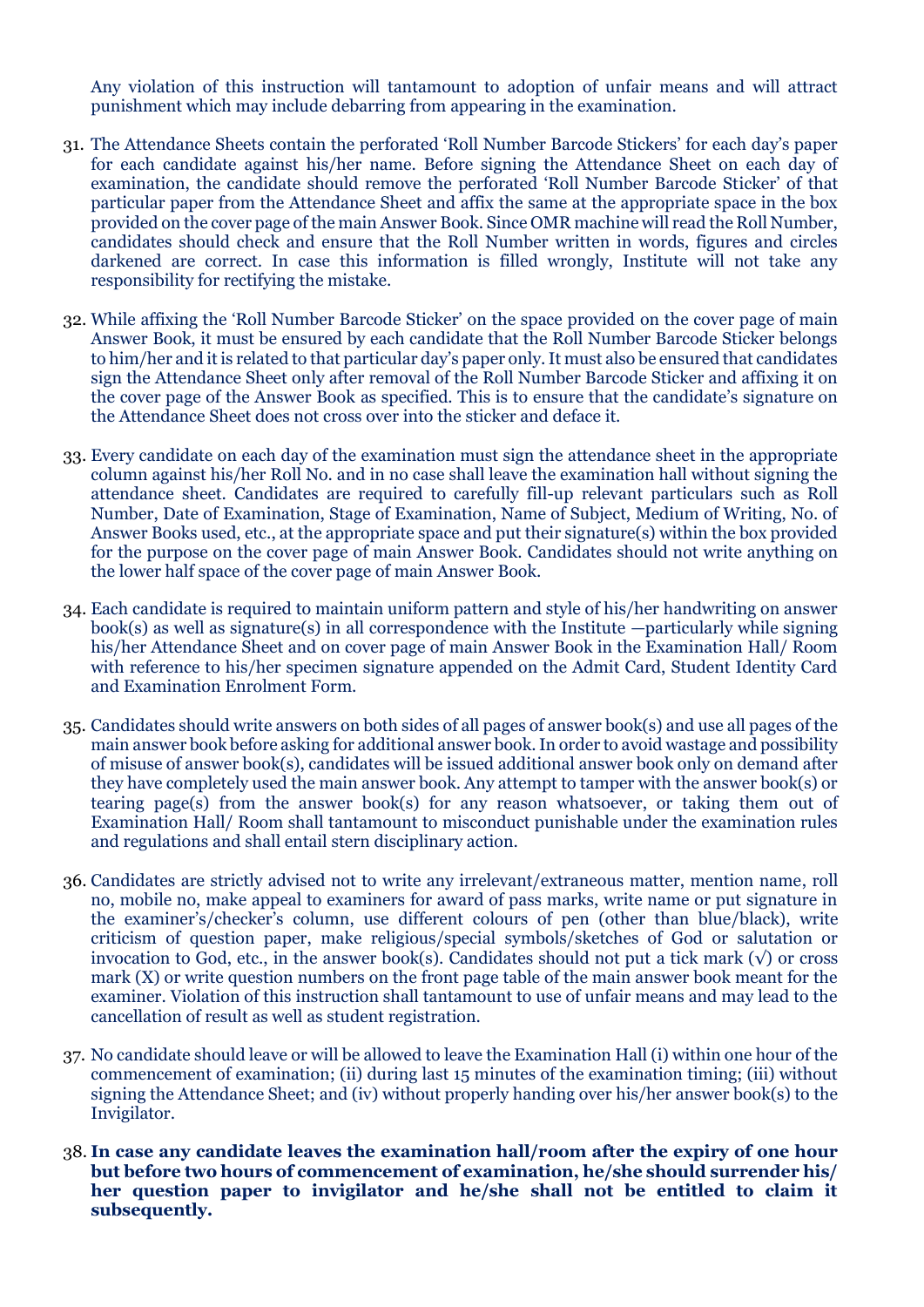- 39. Candidates must attempt questions in accordance with the directions as given on each Question Paper. If the questions are attempted in excess of the prescribed number, only the questions attempted first up to the required number will be valued and awarded marks and the remaining answer(s) will be ignored.
- 40. **Answer to each question must be started from a fresh page and all parts/subquestion(s) of that question should be attempted consecutively** and that the candidate must clearly and prominently mention the respective Question No. at the start of answer and draw parallel lines underneath the question number on the left-hand side margin of the page e.g., "Ans. to Q. No. …". Candidates are advised not to write anything on the left-hand side margin of pages of answer books except Question No./Sub-Question No. nor should they leave any blank space(s)/page(s) in between the answers or answer book(s).
- 41. Candidate must put a cross mark (X) against the respective Question No.(s) attempted by him/her in the appropriate box provided on the cover page of the answer book to indicate that cross (X) marked question(s) have been attempted by him/her.
- 42. Candidates are expected to write to-the-point answers to the questions in neat and legible handwriting quoting relevant provisions of the Acts/Rules, citing case law in support of the answers wherever applicable, and be conversant with the amendments to the laws made up to six months preceding the date of examination.
- 43. Candidates shall not seek/ask for any clarification/interpretation/advice on any question(s)/question paper from the Centre Superintendent/Invigilators/General Observers on duty during the currency of examination. Such candidate/(s) can make a separate representation to the Institute after completion of examination on the same day or within seven days after the conclusion of examinations in its entirety.
- 44. Candidates should write their answers in legible manner. Any answer book containing bad and illegible handwriting is liable to be awarded "ZERO" marks by the examiner.
- 45. The additional answer book(s) should be fastened to the main Answer Book No.1, in such a manner that it lies flat when opened. The total number of answer book(s) used (including main answer book) must be clearly indicated on the cover page of the Answer Book No.1, e.g.,  $1 + 1 = 2$  to denote use of one main answer book plus one additional answer book.
- 46. No candidate, without specific permission of the Superintendent/Invigilator, shall leave his/her seat during the course of examination. It shall be the personal responsibility of the candidate concerned appearing in the examination to properly fill-up all relevant particulars on the cover page of main answer book. On completion of examination or expiry of the prescribed examination timing, the answer books, even if the same is blank, must at once be handed over to the Invigilator on duty in his/her Room/Hall and the Invigilator's signature be obtained in the relevant column of acknowledgement printed on the Admit Card in token of having handed over his/her answer book(s). The Superintendents of Examination Centres have been advised to issue acknowledgement in the aforesaid manner, through the Invigilators, for submission of answer books by the candidates.
- 47. Any representation regarding omission to handover the written answer book(s) and/or additional answer book(s) or not obtaining the acknowledgement from the Invigilator for handing over his/her answer book(s), for any reason whatsoever, shall not be entertained after the examination in that paper is over.
- 48. Any candidate attempting to copy or found copying or referring to or found in possession of any printed/handwritten material, notes, books, mobile phone or any electronic device etc., or exchanging notes or answer scripts with any other person or copying from the work of another candidate or writing answers in the answer book of any other candidate or answers got written by other candidate or person or allowing any other candidate to copy/refer to his/her work, helping or asking help from any other person in any manner or communicating by means of words, signs, gestures, codes, and other similar acts to exchange, impart or acquire relevant information in the examination hall/premises will be treated as adoption of unfair means in the examination. Similarly, any candidate found consulting, talking, whispering with any person in the Examination Hall/ Room or in the corridor/toilet within the premises of examination centre during the course of examinations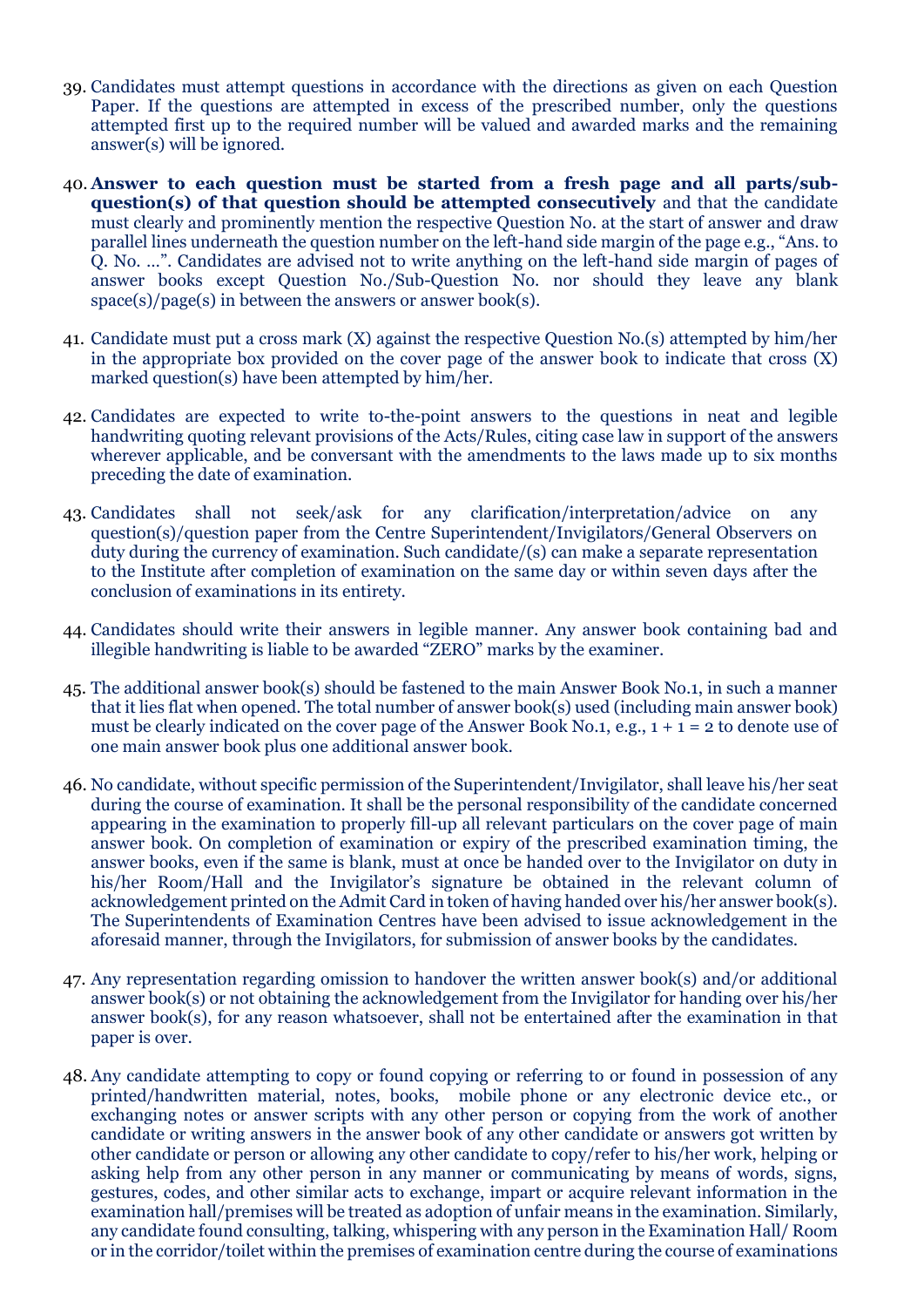shall be dealt with strictly and punished severely for adoption of unfair means under the rules and regulations of the Institute.

49. The Superintendent of Examination has absolute power to expel a candidate from the Examination Hall/ Room if in his/her opinion the candidate has adopted *l* attempted to adopt unfair means for the purpose of answering the questions in examination or behaved in a disorderly manner in and around the Examination Hall/ Room or obstructed the Superintendent or invigilating staff in carrying out his/her duties or attempted to offer illegal gratification or attempted to apply undue influence or threat or blackmail any person connected with conduct of examination. A candidate so expelled, must before leaving the Examination Hall, submit to the Institute his/her explanation in writing through the Superintendent of Examination. Once a candidate is so expelled, he/she may not be allowed to appear in the remaining paper(s) of the examination. Over and above, for any such misconduct of grave nature, the candidate shall be subject to disciplinary action under the provisions of the Company Secretaries Regulations, 1982 and/or other appropriate legal action under the laws of the country and particulars of such candidates or cases will be suitably notified in the Institute's official bulletin/on Institute's website.

#### **PART-B**

#### **SPECIAL INSTRUCTIONS DUE TO COVID -19 PANDEMIC**

In view of the prevailing situation in the country due to COVID-19, candidates appearing in the examination are advised to follow the below given instructions strictly (in addition to the general instructions given above), for their safety and to prevent the spread of virus infection in and around the examination halls/premises:

- 1. All candidates must ensure before reaching the examination centre that they do not have any symptom or suffering from COVID-19.
- 2. Candidates should not come to the examination centre for writing the examination, if he /she is tested COVID-19 positive whether symptomatic or asymptomatic or having any of the symptoms like fever, cough, sneezing, breathing problem, headache, running nose, chest congestion, sore throat etc., during the last 10 days or under self-isolation or quarantine or returned from any foreign country within the last 14 days of the examination.
- 3. Self-Declaration by the candidates regarding health status is required to be downloaded along with the Admit Card. Candidates have to take the print out of the "Self-Declaration Form" and fill the same carefully. The signed copy of the "Self-Declaration Form" shall be submitted by the candidates to the Superintendent of Examination Centre on the first day of Examination.
- 4. Candidates should maintain proper social distancing from each other while entering and leaving the examination premises and in the examination hall during the conduct of examination.
- 5. Candidates should mandatorily wear face mask covering the mouth and nose throughout the course of examination.
- 6. Candidates will be allowed to enter the examination hall in a systematic manner (one candidate at a time) **60 minutes** before the commencement of the examination.
- 7. Candidates shall be allowed to enter the examination premises only after thermal screening.
- 8. Candidates should carry with them exam related documents (i.e., Admit Card, Identity Card) and stationary items etc. as instructed
- 9. Candidates shall be provided with hand sanitizer to clean their hands before entering the examination premises/hall and also while leaving the examination premises.
- 10. Besides wearing face mask, candidates can carry their own small transparent bottle of drinking water and hand sanitizer in the examination hall for personal use during the examination. Sharing of personal belongings shall not be allowed.
- 11. Candidates shall remove the mask only at the time of their personal identification and signing of the attendance register.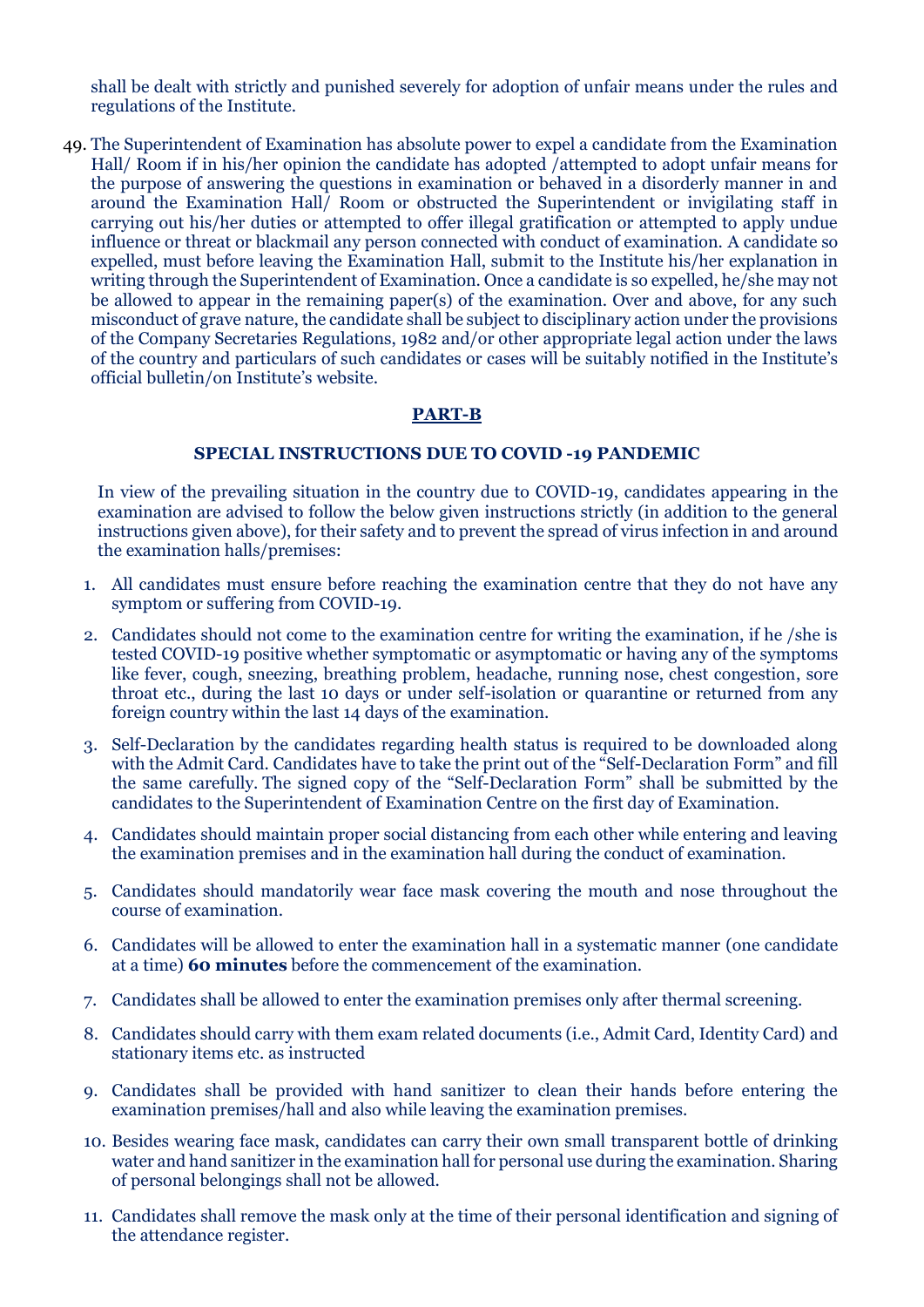- 12. Seating arrangement of the candidates for each day of examination shall be displayed at the notice board near the entrance of the examination centre to enable the candidates to locate their examination room/hall easily.
- 13. Candidates shall ensure that they reach the examination centre well in time. Candidates should not stand in groups outside and inside the centre premises either before or after the conclusion of examination and follow social distancing norms.
- 14. Candidates should maintain proper hygiene and not to spit anywhere in the examination premises.
- 15. Candidates after using the wash rooms, should sanitize or wash their hands with sanitizer/soap or liquid soap made available by the centre inside the wash rooms.
- 16. Candidates should strictly follow the instructions given by the officials of the examination centre to avoid any inconvenience/confusion/difficulty at the examination centre.
- 17. In case any candidate feels unwell or any difficulty, he/she should immediately report the same to the invigilator /centre superintendent.
- 18. On completion of the examination, the candidates will be permitted to move out in systematic manner i. e., one candidate at a time. Please wait for instructions from invigilator and do not get up from your seat until advised.
- 19. All candidates are advised to co-operate with the examination functionaries for adherence to the COVID-19 and other guidelines during conduct of examination.

#### **PART-C**

#### **INSTRUCTIONS FOR OMR BASED EXAMINATION**

#### **FOR EXAMINEES OF EXECUTIVE PROGRAMME (OLD AND NEW SYLLABUS)**

1. Examination of the following three subjects of the Executive Programme (Old Syllabus) and Executive Programme (New Syllabus) shall be held in OMR mode:

| <b>Executive Programme-(Old Syllabus)</b>                   | <b>Executive Programme- (New Syllabus)</b><br>1. Corporate and Management Accounting<br>$(Module -II)$<br>2. Tax Laws (Module-I) |  |  |  |  |  |
|-------------------------------------------------------------|----------------------------------------------------------------------------------------------------------------------------------|--|--|--|--|--|
| 1. Cost and Management Accounting<br>$(Module-I)$           |                                                                                                                                  |  |  |  |  |  |
| Industrial, Labour and General Laws<br>2.<br>$(Module -II)$ |                                                                                                                                  |  |  |  |  |  |
| 3. Tax Laws and Practice (Module -I)                        | 3. Financial and Strategic Management<br>$(Module -II)$                                                                          |  |  |  |  |  |

Examination of the above three papers of Executive Programme (Old Syllabus) will be held on 10th, 11th and 12th August, 2021 and Executive Programme (New Syllabus) on 16th, 17th and 18th August, 2021 respectively.

- 2. The candidates will be provided a Question Paper Booklet and an OMR answer sheet for answering the questions.
- 3. The candidate must write the 6 digit Roll Number as allotted to him/her and printed in the Admit Card, on OMR Answer Sheet in boxes and darken appropriate circles with **Blue/Black Ball Point Pen.** Similarly, write Question Paper Booklet Number and also the Question Paper Booklet Code, *viz.* A or B or C or D as the case may be, Subject Code and Exam Centre Code on OMR Answer Sheet. The candidate should not write his/her name, Registration Number and also not to make any noting/scribbling on the OMR Answer Sheet and Question Paper Booklet except in the space provided for rough work. In case any candidate fills in the information wrongly, the Institute will not take any responsibility of rectifying the mistake. The Question Paper Booklet Code as darkened by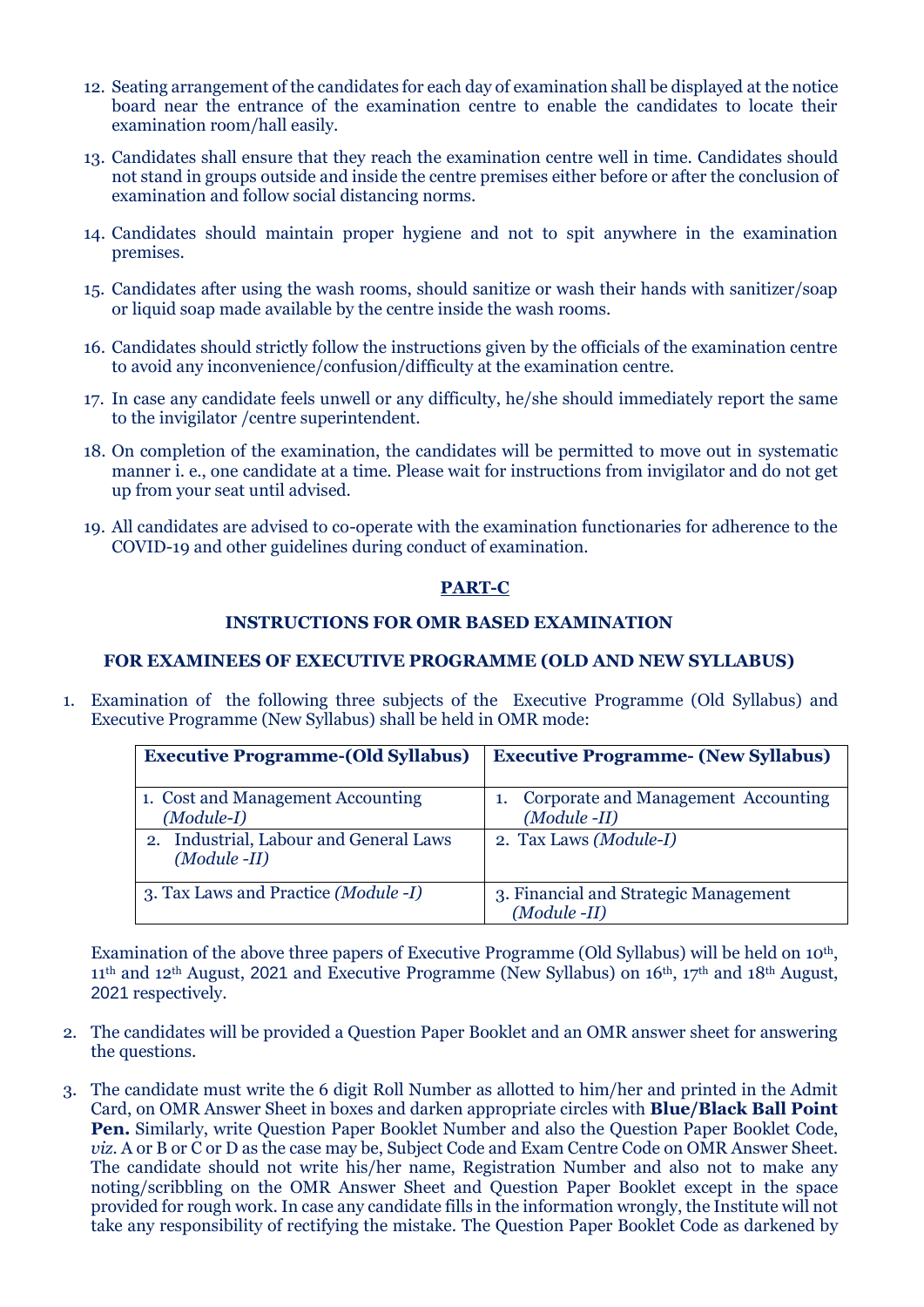the candidate will be final and the result will be processed on the basis of the circle darkened by him/her.

- 4. Candidates must correctly fill in the Question Paper Booklet Code (as mentioned on the top of the Question Paper Booklet) in the OMR Answer Sheet, as the same will be considered final for result computation. Candidates not filling the Question Paper Booklet Code will not be awarded any marks.
- 5. Question paper booklets for the OMR based examination in respect of the following subjects/papers shall be provided in English language only:

| Sr. No. | <b>Executive Programme</b><br>(Old Syllabus) | <b>Executive Programme</b><br>(New Syllabus)       |  |  |  |  |
|---------|----------------------------------------------|----------------------------------------------------|--|--|--|--|
| 1.      | Cost<br>Management<br>and<br>Accounting      | Corporate<br>Management<br>and<br>Accounting       |  |  |  |  |
| 2.      | <b>Tax Laws and Practice</b>                 | <b>Tax Laws</b>                                    |  |  |  |  |
| 3.      |                                              | Financial<br><b>Strategic</b><br>and<br>Management |  |  |  |  |

However, candidates of Module II of Executive Programme (Old Syllabus) who opt for writing the examination in Hindi medium shall be provided question paper booklet of Industrial, Labour and General Laws (Module-II) paper in English along with its Hindi version and such candidates should ensure that they receive the same question paper. However, OMR Answer sheets for all the subjects would be provided in English language only.

- 6. Candidates should not open the seal of the Question Paper Booklet before the time specified for the commencement of the examination.
- 7. Every candidate is required to satisfy that the Question Paper Booklet given to him/her contains the number of pages as printed on the cover page of the booklet. In case of any discrepancy, he/she should ask for replacement of the Question Paper Booklet immediately.
- 8. Candidates are required to sign on the OMR Answer Sheet and Attendance Register/Sheet in the same manner as they have signed in their application form and Admit Card. Before signing the Attendance Sheet, candidate should remove the "Barcode Sticker" of that particular paper from the Attendance Sheet and affix the same vertically in the space provided on the OMR Answer Sheet.
- 9. The OMR Answer Sheet contains the serial number of questions as given in the Question Paper Booklet. Against each question number, there are four circles marked as A, B, C, and D which correspond to the four answer options out of which one is to be darkened on the OMR Answer Sheet only. No marking should be done on the Question Paper Booklet.
- 10. The Question Paper Booklet will consist of 100 Multiple Choice Questions (MCQ's). Each question will be of one mark and for every question, four answer options designated as A, B, C and D are given in the Question Paper Booklet. The candidate is required to select one amongst the options corresponding to the question as his/her correct answer and darken the circle i.e. A or B or C or D as the case may be, to be the answer in the OMR Answer Sheet **with Blue/Black ball point pen only. Use of pencil is prohibited for darkening the circle.**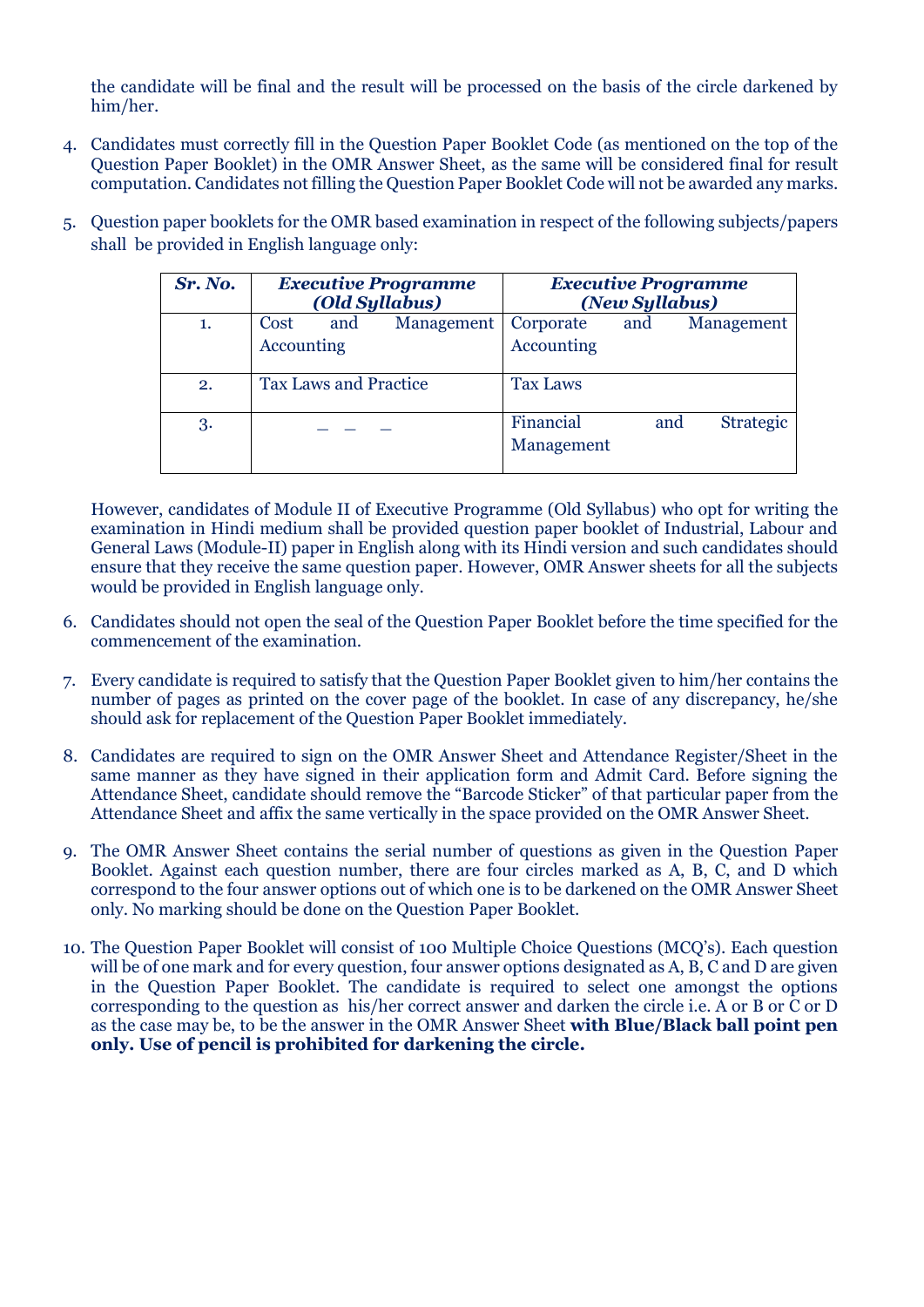## **Example:**



- 11. Multiple darkened circles for a question will be treated as wrong answer. For question/(s) not answered i.e. blanks, no marks will be given or deducted.
- 12. Candidate has no option to change/alter/erase the answer once he/she has answered the question by darkening the circle. Therefore, before darkening the circle corresponding to the question number he/she is advised to ensure the correctness /authenticity of the answer. Use of white/correction fluid, eraser, blade, etc. is not allowed on the OMR Answer Sheet.
- 13. For each correct answer one mark will be awarded. There will be negative marking for wrong answers. **The negative marking will be applied in the ratio of 1: 4, i.e. deduction of one (1) mark for every four (4) wrong answers or proportion thereof**, *i.e*., 0.25 mark for each wrong answer and total marks obtained by the candidates would be rounded up to next whole number. Further, the negative marks would be limited to the extent of marks secured for correct answers so that no candidate shall secure less than zero mark in the subject concerned.
- 14. The candidate will be required to surrender the OMR Answer Sheet at the conclusion of each session of examination against acknowledgement by the Invigilator on the admit card.
- 15. Candidates may bring a card board or clip board on which nothing has been written so as to avoid any difficulty in darkening the circles in OMR Answer Sheet as the tables/furniture provided in the examination hall may or may not have even or smooth surface.

*NOTE: Infringement of any of these instructions shall render the candidates liable for disciplinary action which could lead to cancellation of results of the examination and/or studentship registration under the Company Secretaries Regulations, 1982 as in force.*

#### **SMOKING, CHEWING OF TOBACCO, BETEL, INTOXICANT, CARRYING OR USE OF MOBILE PHONE/ELECTRONIC DEVICE, ETC., IS TOTALLY BANNED INSIDE THE EXAMINATION ROOM / HALL / CENTRE PREMISES.**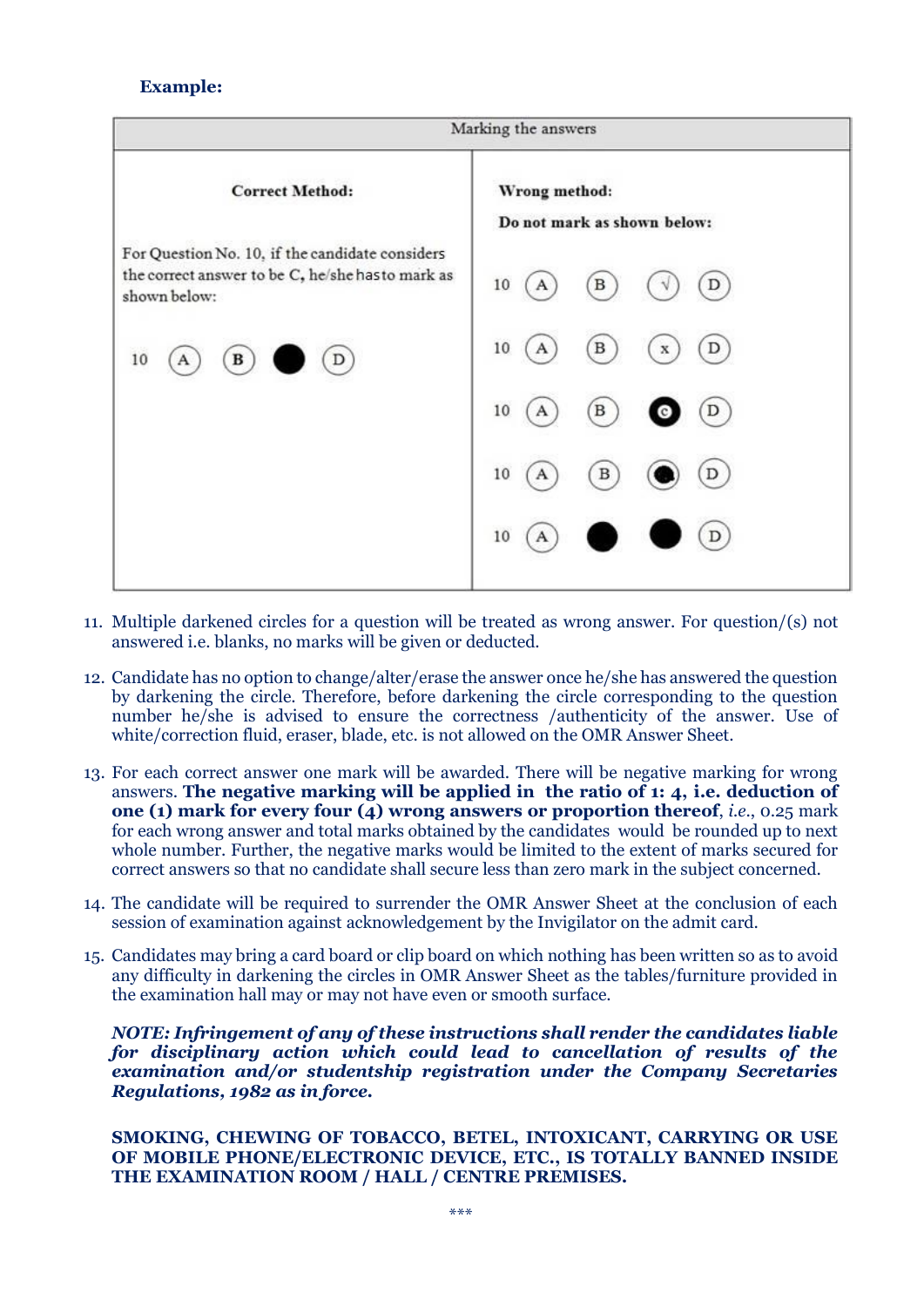$\blacksquare$ 

# **4DON** THE INSTITUTE OF

# **OMR ANSWER SHEET**

|                                                                |                                                                                                                                                     | Date of Examination (DD/MM/YYYY)                                          |          |                            | How to mark answers:<br><b>CORRECT METHOD</b><br><b>WRONG METHOD(S)</b> |                                                  |                                  |           |                                  |                                  |                                  |                                  |
|----------------------------------------------------------------|-----------------------------------------------------------------------------------------------------------------------------------------------------|---------------------------------------------------------------------------|----------|----------------------------|-------------------------------------------------------------------------|--------------------------------------------------|----------------------------------|-----------|----------------------------------|----------------------------------|----------------------------------|----------------------------------|
|                                                                |                                                                                                                                                     |                                                                           |          |                            |                                                                         | $\circledcirc \bullet \circledcirc \circledcirc$ |                                  |           | ๛๏๎๏๐                            |                                  |                                  |                                  |
| $\hat{\lambda}$                                                |                                                                                                                                                     |                                                                           | Q.No.    |                            | Answer                                                                  |                                                  | Q.No.                            | Answer    |                                  |                                  |                                  |                                  |
|                                                                |                                                                                                                                                     |                                                                           | 1        | ⊛                          | $^{\circledR}$                                                          | $^\copyright$                                    | $^{\circ}$                       | 51        | ⊛                                | $^{\circledR}$                   | $^\copyright$                    | $\circledR$                      |
|                                                                |                                                                                                                                                     |                                                                           | 2<br>3   | $^{\circledR}$             | $^\circledR$                                                            | $\odot$<br>$\odot$                               | $^{\circ}$                       | 52<br>53  | ⊛                                | $^{\circledR}$                   | $\circledcirc$<br>$^{\circ}$     | $^{\circledR}$                   |
|                                                                |                                                                                                                                                     |                                                                           | 4        | $^{\circledR}$<br>⊛        | $^\circledR$<br>$\circledR$                                             | $\odot$                                          | $^{\circ}$<br>$^{\circ}$         | 54        | ⊛<br>⊛                           | $\circledR$<br>$^{\circledR}$    | $\circled{c}$                    | $^{\circledR}$<br>◉              |
|                                                                |                                                                                                                                                     |                                                                           | 5        | $\circledA$                | $^{\circledR}$                                                          | $\odot$                                          | $^{\circ}$                       | 55        | $^{\circledR}$                   | $\circledR$                      | $\circledcirc$                   | $^{\circledR}$                   |
|                                                                |                                                                                                                                                     |                                                                           | 6        | ⊛                          | $^{\circledR}$                                                          | $\circled{c}$                                    | $^{\circ}$                       | 56        | $\circledA$                      | $^\circledR$                     | $\circledcirc$                   | $^{\circ}$                       |
| <b>Roll Number</b>                                             | <b>Question Paper</b>                                                                                                                               | <b>Question Paper</b>                                                     | 7        | ⊛                          | $^{\circledR}$                                                          | $^{\circ}$                                       | $^{\circledR}$                   | 57        | $^{\circledR}$                   | $^{\circledR}$                   | $\circledcirc$                   | $^{\circ}$                       |
|                                                                | Booklet No.                                                                                                                                         | <b>Booklet Code</b>                                                       | 8        | ⊛                          | $^{\circledR}$                                                          | $\circled{c}$                                    | $^{\circ}$                       | 58        | $\circledA$                      | $^{\circledR}$                   | $\odot$                          | $^{\circ}$                       |
|                                                                |                                                                                                                                                     |                                                                           | 9        | ⊛                          | $^{\circledR}$                                                          | $\circled{c}$                                    | $^{\circ}$                       | 59        | $^{\circledR}$                   | $^{\circledR}$                   | $\odot$                          | $^{\circ}$                       |
| $\begin{array}{c} 0 & 0 & 0 & 0 & 0 \end{array}$               | $\begin{array}{c} 0 & 0 & 0 & 0 & 0 \end{array}$                                                                                                    | А<br>0                                                                    | 10<br>11 | $^{\circledR}$<br>⊛        | $^{\circledR}$<br>$^\circledR$                                          | $^\copyright$<br>$\circledcirc$                  | $^{\circ}$<br>$^{\circ}$         | 60<br>61  | $^{\circledR}$<br>⊛              | $\circledR$<br>$\circledR$       | $\circledcirc$<br>$\circledc$    | $^{\circ}$<br>$^{\circledR}$     |
| (2) (2) (2) (2)                                                | (2) (2) (2) (2) (2)                                                                                                                                 | ∩<br>В                                                                    | 12       | $^{\circledR}$             | $^\circledR$                                                            | $\odot$                                          | $\circledcirc$                   | 62        | ⊛                                | $^{\circledR}$                   | $\circledcirc$                   | $^{\circ}$                       |
| 333333                                                         | 333333                                                                                                                                              | O<br>С                                                                    | 13       | ⊛                          | $^\circledR$                                                            | $\copyright$                                     | $^{\copyright}$                  | 63        | ⊛                                | $^{\circledR}$                   | $\circled{c}$                    | ◉                                |
| (4) (4) (4) (4) (4) (4)                                        | (4) (4) (4) (4) (4) (4)                                                                                                                             | 0<br>D                                                                    | 14       | $\circledA$                | $^{\circledR}$                                                          | $\odot$                                          | $^{\circ}$                       | 64        | ⊛                                | $^{\circledR}$                   | $\circled{c}$                    | O)                               |
| (5)(5)(5)(5)(5)(5)                                             | (5)(5)(5)(5)(5)(5)                                                                                                                                  |                                                                           | 15       | $^{\circledR}$             | $\circledR$                                                             | $\odot$                                          | $^{\circ}$                       | 65        | ⊛                                | $\circledR$                      | $\circledcirc$                   | $^{\circledR}$                   |
| 66666<br>$\circledcirc \circledcirc \circledcirc \circledcirc$ | 666666<br>$\circledcirc \circledcirc \circledcirc \circledcirc$                                                                                     | Medium                                                                    | 16<br>17 | ⊛<br>⊛                     | $^{\circledR}$<br>$^{\circledR}$                                        | $^\copyright$<br>$\circledcirc$                  | $^{\circ}$<br>$^{\circ}$         | 66<br>67  | $\circledA$<br>$^\circledR$      | $^{\circledR}$<br>$^\circledR$   | $\odot$<br>$\circledcirc$        | $^{\circledR}$<br>$^{\circ}$     |
| $(8)(6)(6)(6)(6)(6)$                                           | 888888                                                                                                                                              |                                                                           | 18       | ⊛                          | $^{\circledR}$                                                          | $\circled{c}$                                    | $^{\circ}$                       | 68        | $^{\circledR}$                   | $^{\circledR}$                   | $\odot$                          | $\circledcirc$                   |
| (9) (9) (9) (9) (9)                                            | (9) (9) (9) (9) (9)                                                                                                                                 | ENGLISH(E)                                                                | 19       | @                          | $^{\circledR}$                                                          | $\circled{c}$                                    | ®                                | 69        | $^{\circledR}$                   | $^{\circledR}$                   | $\odot$                          | $^{\circ}$                       |
| 000000                                                         | 000000                                                                                                                                              | <b>HINDI</b><br>(H)                                                       | 20       | ⊛                          | $^{\circledR}$                                                          | $^{\circ}$                                       | $^{\circ}$                       | 70        | $\circledR$                      | $\circledR$                      | $\odot$                          | $^{\circ}$                       |
|                                                                |                                                                                                                                                     |                                                                           | 21       | $\circledA$                | $\circledR$                                                             | $\circledcirc$                                   | $^{\circ}$                       | 71        | $^{\circledR}$                   | $^{\circledR}$                   | $\circledcirc$                   | ◉                                |
|                                                                | <b>Subject Code</b>                                                                                                                                 | Exam<br><b>Centre Code</b>                                                | 22       | $^{\circledR}$             | $^{\circledR}$                                                          | $\odot$                                          | $^{\circ}$                       | 72        | ⊛                                | $\circledR$                      | $\circledcirc$                   | $^{\circledR}$                   |
|                                                                | (As per Admit Card)                                                                                                                                 | (As per Admit Card)                                                       | 23<br>24 | $\circledA$<br>$\circledA$ | $^\circledR$<br>$^{\circ}$                                              | $\odot$<br>$\circledcirc$                        | $\odot$<br>$^{\circ}$            | 73<br>74  | ⊛<br>$^{\circledR}$              | $^{\circledR}$<br>$\circledR$    | $\circled{c}$<br>$\circledcirc$  | $^{\circledR}$<br>◉              |
|                                                                |                                                                                                                                                     |                                                                           | 25       | $\circledA$                | $^{\circledR}$                                                          | $\odot$                                          | $\circledcirc$                   | 75        | $^{\circledR}$                   | $^{\circledR}$                   | $\circledcirc$                   | $^{\circledR}$                   |
|                                                                |                                                                                                                                                     | $O$ $O$ $O$ $O$                                                           | 26       | @                          | $^{\circledR}$                                                          | $\circled{c}$                                    | $^{\circ}$                       | 76        | $\circledR$                      | $^{\circledR}$                   | $\circledcirc$                   | $^{\circ}$                       |
| <b>BAR CODE</b><br><b>STICKER</b>                              | ➀<br><b>CMA - 322</b>                                                                                                                               | $\circled{2}$<br>$(2)$ $(2)$ $(2)$                                        | 27       | ⊛                          | $^{\circledR}$                                                          | $^\copyright$                                    | $^{\circ}$                       | 77        | $^{\circledR}$                   | $\circledB$                      | $\circledcirc$                   | $\circledcirc$                   |
|                                                                | $^{\circledR}$<br><b>TLP - 324</b>                                                                                                                  | $(3)$ $(3)$ $(3)$<br>(3)                                                  | 28       | ⊛                          | $^{\circledR}$                                                          | $\circledcirc$                                   | $^{\circledR}$                   | 78        | $^{\circledR}$                   | $^{\circledR}$                   | $\odot$                          | $^{\circ}$                       |
|                                                                | $\circled{3}$<br><b>ILGL - 327</b><br>$\circled{4}$<br>TL - 424                                                                                     | $\circledcirc$<br>$\circled{4}$ $\circled{4}$<br>$(5)$ $(5)$ $(5)$<br>(5) | 29<br>30 | @<br>⊛                     | $^{\circledR}$<br>$^{\circledR}$                                        | $\circled{c}$<br>$^{\circ}$                      | $^{\circ}$<br>$^{\circ}$         | 79<br>80  | $\circledA$<br>$^{\circledR}$    | $\circledR$<br>(B)               | $\odot$<br>$\odot$               | $\circledcirc$<br>$^{\circledR}$ |
|                                                                | (5)<br>CMA - 425                                                                                                                                    | $6$<br>666                                                                | 31       | $\circledA$                | $\circledR$                                                             | $\odot$                                          | $^{\circ}$                       | 81        | ⊛                                | $^{\circledR}$                   | $\circled{c}$                    | $^{\circledR}$                   |
|                                                                | (6)<br><b>FSM-428</b>                                                                                                                               | $O$ $O$ $O$<br>$\circled7$                                                | 32       | $^{\circledR}$             | $^\circledR$                                                            | $\circledcirc$                                   | $\circledcirc$                   | 82        | ⊛                                | $^{\circledR}$                   | $\circledcirc$                   | $^{\circledR}$                   |
| Affix Barcode Sticker as                                       |                                                                                                                                                     | $(8)$ $(8)$ $(8)$<br>(8)                                                  | 33       | ⊛                          | $^\circledR$                                                            | $\odot$                                          | $^{\circ}$                       | 83        | ⊛                                | $^{\circledR}$                   | $\circledcirc$                   | ◉                                |
| provided in the Attendance                                     | (For details                                                                                                                                        | $\circledcirc$ $\circledcirc$<br>(9)                                      | 34       | ⊛                          | $^{\circ}$                                                              | $\odot$                                          | $^{\circ}$                       | 84        | ⊛                                | $^{\circledR}$                   | $^{\circ}$                       | ®                                |
| Sheet, vertically in the                                       | ee Overleat)                                                                                                                                        | $(0)$ $(0)$ $(0)$<br>$\circledcirc$                                       | 35       | $\circledA$                | (B)                                                                     | $\circledcirc$                                   | (D)                              | 85        | $\circledR$                      | (B)                              | $\circled{c}$                    | $\circledR$                      |
|                                                                |                                                                                                                                                     |                                                                           | 36<br>37 | Ø)<br>⊛                    | ®<br>(B)                                                                | ©<br>$^{\circ}$                                  | $^{(D)}$<br>$\circledR$          | 86<br>87  | $^{\circledR}$<br>$^{\circledR}$ | $^{\circledR}$<br>$^{\circledR}$ | $\circledcirc$<br>$\circledcirc$ | $^{(D)}$<br>$^{\circ}$           |
|                                                                | <b>INSTRUCTIONS TO CANDIDATES</b>                                                                                                                   |                                                                           | 38       | ⊛                          | ®                                                                       | $^{\circ}$                                       | O)                               | 88        | $^{\circledR}$                   | $^{\circledR}$                   | $\circledcirc$                   | $^{\circ}$                       |
|                                                                | 1. There shall be negative marks for wrong answers.                                                                                                 |                                                                           | 39       | ⊛                          | $\circledR$                                                             | $\circled{c}$                                    | $\circledR$                      | 89        | $^{\circledR}$                   | $^{\circledR}$                   | $\odot$                          | $^{\circledR}$                   |
| appropriate Circles.                                           | Use Only Blue/Black Ball Point Pen to fill-in the boxes and darken the                                                                              |                                                                           | 40       |                            | $^{\circledR}$                                                          | $^\copyright$                                    | $^{\circledR}$                   | 90        | $^{\circledR}$                   | $^{\circledR}$                   | $\odot$                          | $\circledR$                      |
|                                                                | Write and darken correct Question Paper Booklet Code, viz. A or B or C                                                                              |                                                                           | 41       | ⊛                          | $\circledR$                                                             | $\circledcirc$                                   | $^{\circ}$                       | 91        |                                  | ®                                | $\circledcirc$                   | O)                               |
|                                                                | or D carefully as the same will be taken as final for evaluation.<br>In case any candidate fills in any information wrongly, the Institute will not |                                                                           | 42<br>43 | ⊛<br>⊛                     | $^{\circledR}$<br>$^{\circledR}$                                        | $\odot$<br>$\circledcirc$                        | $^{\circ}$<br>$^{\circ}$         | 92<br>93  | ⊛<br>@                           | $^{\circledR}$<br>◉              | $^{\circ}$<br>$^{\circ}$         | O)<br>(D)                        |
| take any responsibility to rectify the same.                   |                                                                                                                                                     |                                                                           | 44       | $^{\circledR}$             | $^\circledR$                                                            | $\copyright$                                     | $^{\circ}$                       | 94        | ⊛                                | $^{\circledR}$                   | $^{\circ}$                       | O)                               |
| against the corresponding question number.                     | 5. Darken one circle only for the answer which you consider to be correct                                                                           |                                                                           | 45       | ⊛                          | $\circledR$                                                             | $\circledcirc$                                   | $^{\circ}$                       | 95        | ⊛                                | $^{\circledR}$                   | $^{\circ}$                       | O)                               |
|                                                                | Candidates are not allowed to change / alter / erase the answers, once<br>darkened, with white / correction fluid, eraser, blade, etc.              |                                                                           | 46       | A)                         | $\circledR$                                                             | $^\copyright$                                    | $^{\circ}$                       | 96        | $^{\circledR}$                   | $^{\circledR}$                   | $\circledcirc$                   | $^{\circ}$                       |
|                                                                | Please do NOT make any stray marks on the answer sheet.                                                                                             |                                                                           | 47       | ⊛                          | (B)                                                                     | $^\copyright$                                    | $^{\circ}$                       | 97        | $^{\circledR}$                   | $^\circledR$                     | $^\copyright$                    | $^{\circledR}$                   |
|                                                                | Rough work must NOT be done on the answer sheet.<br>As this OMR Answer Sheet is to be read by machine, do not fold or damage                        |                                                                           | 48       | Ø)                         | $\circledR$                                                             | $^\circledR$                                     | $\circledR$                      | 98        | $\circledR$                      | $^{\circledR}$                   | $\circledcirc$                   | $\circledR$                      |
| its edges.                                                     |                                                                                                                                                     | (CONTD. OVERLEAF)                                                         | 49<br>50 | (A)<br>@                   | $^{\circledR}$<br>(B)                                                   | $\circled{c}$<br>C)                              | $\circledcirc$<br>$\circledcirc$ | 99<br>100 | $\circledA$<br>(A)               | $\circledR$<br>$\circledR$       | $\circledcirc$<br>$\circled{c}$  | $\circledcirc$<br>$\circledR$    |
|                                                                |                                                                                                                                                     |                                                                           |          |                            |                                                                         |                                                  |                                  |           |                                  |                                  |                                  |                                  |

<u> KKKK</u>

 $\blacksquare$